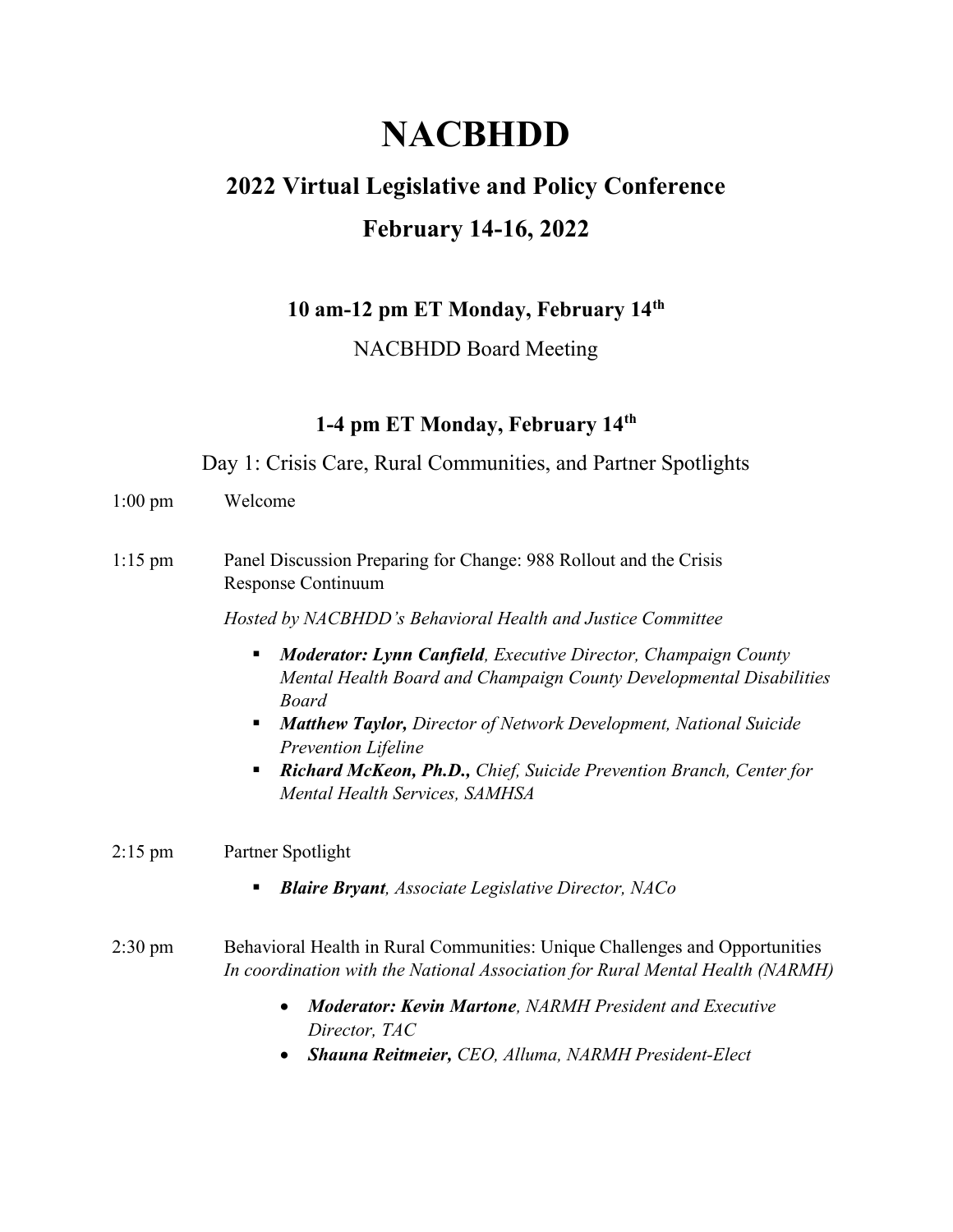- 3:30 pm Partner Spotlight
	- **Michael Petruzzelli**, Director, Federal Policy and Advocacy, National Council for Mental Wellbeing
- 3:50 pm Recap and Closing

# 1-4 pm ET Tuesday, February 15<sup>th</sup>

# Day 2: Workforce, Federal Partner Update, and Professional Development

| $1:00 \text{ pm}$ | Welcome                                                                                                                                                                 |
|-------------------|-------------------------------------------------------------------------------------------------------------------------------------------------------------------------|
| $1:05$ pm         | Panel Discussion State of the Behavioral Health and I/DD Workforce<br>Hosted by NACBHDD's I/DD Committee                                                                |
|                   | <b>Moderator: Maria Walker, Program Planner, Polk County Health</b><br>$\blacksquare$<br><i>Services</i><br><b>Robert Espinoza, Vice President of Policy, PHI</b><br>п. |
| $2:05$ pm         | Social Media Workshop<br>Hosted by NACBHDD's Communications & Public Affairs Committee                                                                                  |
| 2:50 pm           | <b>Federal Partner Update</b>                                                                                                                                           |

- **Moderator: Robert Sheehan**, Chief Executive Officer, Community Mental Health Association of Michigan
- **Carole Warshaw, MD, Director, National Center on Domestic Violence,** Trauma, and Mental Health

# 1-3 pm ET Wednesday, February 16<sup>th</sup>

Day 3: Funding and Keynote

| $1:00 \text{ pm}$ | Welcome                                                                                                             |
|-------------------|---------------------------------------------------------------------------------------------------------------------|
| $1:05$ pm         | How the Behavioral Health and I/DD Systems Are Using COVID Funds to Close<br>Long-Standing Gaps & Support Stability |
|                   | <b>Moderator: Cherryl Ramirez, Executive Director, AOCMHP</b><br>$\blacksquare$ .                                   |